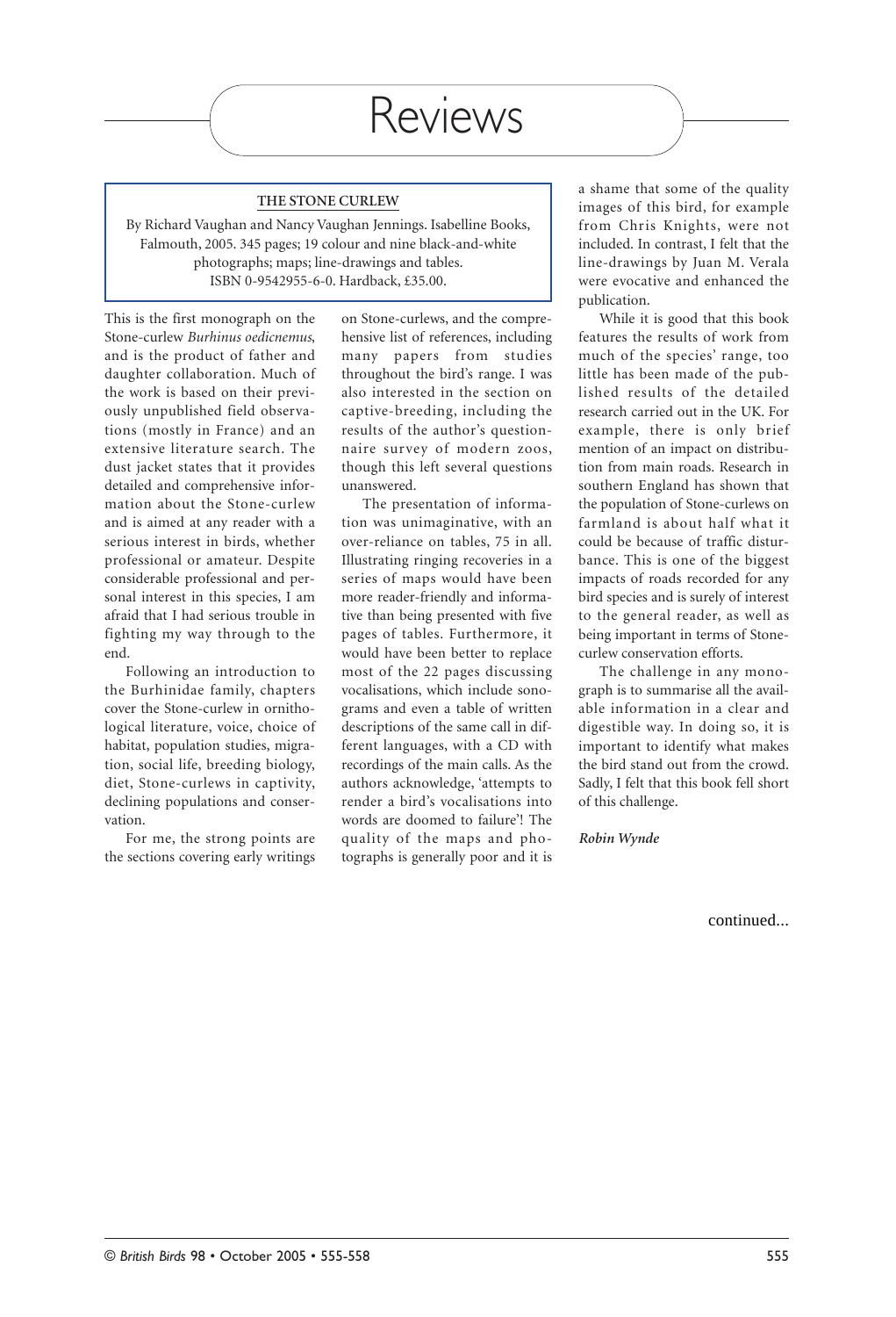### **THE GREBES**

Written and illustrated by Jon Fjeldså. OUP, Oxford, 2004. 246 pages; 8 colour plates; numerous linedrawings and figures. ISBN 0-19-850064-5. Hardback £95.00.

This latest volume in the OUP 'Bird Families of the World' series sets out to describe the 22 species of grebes (Podicipedidae) that have been known to occur in the world, their taxonomy, ecology and conservation. The aim of the series is to commission world experts to synthesise the current knowledge for 'their' group of birds. These experts are usually enthusiasts for their subject and this is certainly the case with Jon Fjeldså. His infectious enthusiasm for grebes comes through strongly in the text. Not only does he know a lot about

## **THE WHEATEARS OF THE PALEARCTIC: ECOLOGY, BEHAVIOUR AND EVOLUTION OF THE GENUS OENANTHE**

By Evgeniy N. Panov. Pensoft, Sofia-Moscow, 2005. 439 pages; 133 photographs. ISBN 954-642-226-6. Hardback, £63.00.

Evgeniy Panov has spent much of his adult life studying wheatears in some of the most remote regions in the Palearctic, and this book is clearly a culmination of this research, written for both scientific and lay audiences. There are some nice photographs of habitats, although those of the birds themselves are of variable quality. The text has been edited by Michael G. Wilson, and is as good as you would expect with such assistance.

This proved to be a hard book to review for *British Birds* readers. It includes a lot of original data and observations on wheatears, but it is a complex and difficult read. The main part of the book comprises chapters on all the Palearctic grebes, he clearly loves them too.

The text is in three parts. The first covers the morphology of grebes, their adaptations and relations to divers (Gaviidae). The second includes chapters on the biogeography and ecological distribution of grebes around the world, feeding ecology, behaviour, breeding, threats and conservation. This is followed by part 3: accounts for each of the 22 known species. All this is backed up with appendices and an extremely good bibliography.

Part 2 is excellent, providing a good basic introduction to the ecology and needs of grebes. It also contains many clues as to why we have such an impoverished breeding assemblage of grebes in the UK. Why do we have only two widespread species, with Blacknecked *Podiceps nigricollis* and Slavonian Grebes *P. auritus* found at only a few sites?

Grebes are one of the most threatened groups of bird in the world with two, possibly three, of the 22 species already extinct and a further two critically endangered. Their high levels of endemism (some of the now-extinct species were found at only single sites) have made them particularly vulnerable, but they have also suffered from changes at wetland sites and persecution at times. In the past they were much prized for their 'fur' and were hunted almost to extinction in many areas.

Overall, Jon Fjeldså should be congratulated for producing an excellent book. It is the chapters on the ecology of grebes and their conservation which are the most valuable and deserve to be read widely. Grebes clearly need more friends.

#### *Ken W. Smith*

wheatear species: Isabelline *Oenanthe isabellina*, Northern *Oe. oenanthe*, Pied *Oe. pleschanka* (here including Cyprus *Oe. cypriaca* as a race of *Oe. pleschanka*), Black-eared *Oe. hispanica* (treating races *hispanica* and *melanoleuca* as conspecific), Desert *Oe. deserti*, Finsch's *Oe. finschii*, Red-rumped *Oe. moesta*, Red-tailed *Oe. xanthoprymna* (including races *xanthoprymna* and *chrysopygia* – which Panov treats as separate species), Variable (Eastern Pied) *Oe. picata*, Mourning *Oe. lugens* (treated as a single polytypic species, rather than three or even four species as in some recent literature), Hooded *Oe. monacha*, Hume's *Oe. alboniger*, White-crowned Black *Oe. leucopyga* and Black *Oe. leucura*. There is a further chapter discussing hybrid populations of Black-eared and Pied. Each chapter follows a fairly standard format and structure, with sections on distribution and habitat, social behaviour, vocalisations, breeding ecology, biometrics, and moult and migration. Many of these are similar to sections of *BWP*, and include sonograms and some attractive line-drawings of

courtship behaviour. As the title suggests, there is relatively little on identification.

The sections dealing with hybrid populations are particularly interesting, and based upon a great deal of detailed field observation. Panov argues a case for the Variable (Eastern Pied) Wheatear being a complex of two (or more likely three) taxa (*picata*, *opistholeuca* and *capistrata*) that evolved in isolation but are now in a state of flux through past or ongoing introgressive hybridisation. He draws attention to the parallels in ecology and behaviour among these supposedly ancestral taxa and Finsch's and Mourning Wheatears. It is a fiendishly complicated, but fascinating overview. He also reviews much original data relating to the hybrid zones between Pied and Black-eared Wheatears, concluding that, despite extensive interbreeding, they should still be considered separate species. He is, however, firmly convinced that the eastern and western forms of Black-eared are conspecific.

Panov speculates extensively about the evolution and relation-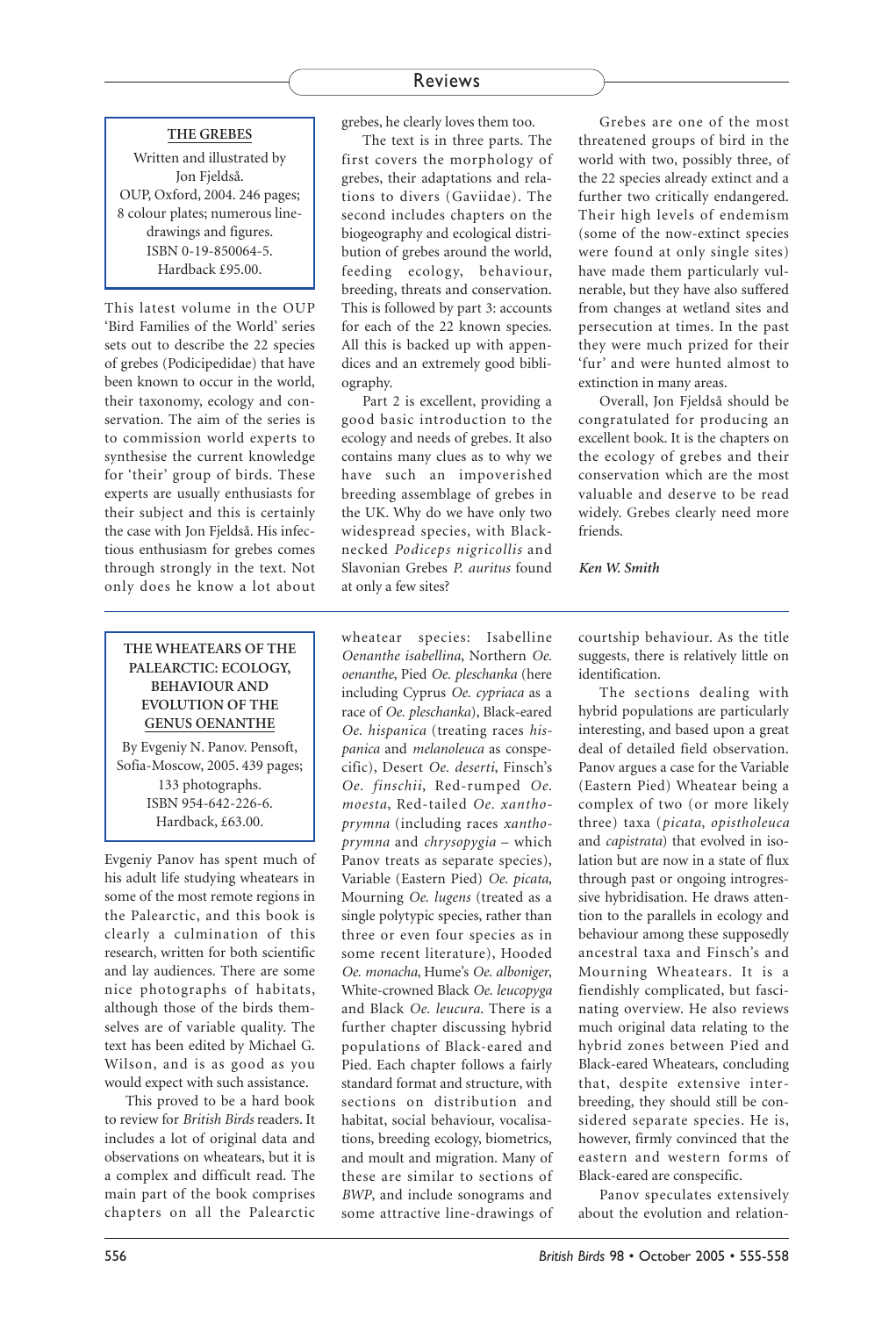ships of these wheatears. His ideas on what constitutes a species are not clear, but he stresses the weaknesses of using purely museum collections, and the importance of making direct observations of what the birds are actually doing in the field. In this, he is surely correct; it is becoming increasingly evident that such field observations can often tell us whether taxa are evolving independently and help to point us

### **THE BIRDS OF AZERBAIJAN**

By Michael Patrikeev, edited by Geoffrey H. Harper. Pensoft, Sofia-Moscow, 2004. 380 pages; 78 colour and two black-andwhite photographs; distribution maps; tables. ISBN 954-642-207-X. Hardback, £65.00.

Situated on the far eastern fringe of the Western Palearctic, Azerbaijan is a country of great contrasts, with habitats ranging from the montane wildernesses of the Greater Caucasus to semi-desert lowlands, fabulous wetlands and the almost subtropical forest remnants of the far south. Despite all these attractions, the country is seldom explored by western birders and much remains to be discovered.

There are, perhaps, two main reasons for this lack of attention. Firstly, political instability has, until recently, made Azerbaijan a difficult country to visit. The break-up of the Soviet Union in 1990, followed by years of unrest, acted as a deterrent to visitors and, more importantly, made conditions extremely difficult for resident ornithologists. War with Armenia and the resulting loss of the Nagorno-Karabakh region still create problems in that part of the country, but elsewhere travel is unrestricted (although one still has to contend with bureaucratic details such as an official invitation to visit the country and prearranged permits to enter reserves). Secondly, there has not, until now, been a good publication (at least in English!) on the birds

towards their taxonomic status. His conclusions regarding the relationships of the Palearctic wheatears are many and varied, and not all will be widely accepted. However, he makes several recommendations or predictions that could be relatively easily tested by DNA-sequence analysis. For example, that wheatears are a young (i.e. recently diverged) group, probably originating in Africa; that Desert Wheatear is not particularly

of the country. Shelton's *Where to Watch Birds in Azerbaijan* (2001) has been a useful introduction for visiting birders but would never claim to be a comprehensive handbook. Now, however, we have Michael Patrikeev's authoritative tome. The author lived and worked in Azerbaijan between 1970 and 1991, heading the Wildlife Section of the Ecological Centre of Azerbaijan from 1988 to 1991. It was during this latter period that he conducted intensive fieldwork in many parts of the country. Fieldwork ceased in 1991 because of the political difficulties, but work on the book continued, with a first draft being completed in 1993.

The book begins with introductory chapters that provide essential and interesting information on, for example, the geography of the country and bird conservation, but it is perhaps the section on past ornithological studies in Azerbaijan that readers will find most fascinating, as iconic names such as Gmelin, Ménétries and Radde keep appearing in the text. The species accounts occupy 253 of the 380 pages, each comprising sections on status, distribution, movement, population size, breeding, diet and mortality. A distribution map is included for all regular breeding and wintering species, and it is certainly these maps to which the reader's eye will immediately be drawn. They utilise symbols to indicate proved, probable and former breeding, shading to show main, subsidiary and former wintering areas, and arrows to give an impression of spring closely related to other Palearctic wheatears; that the Cyprus taxon is not only conspecific with Pied, but may actually be its ancestral form; and that the two forms of Redtailed Wheatear are specifically distinct, but the two forms of Black-eared are not. If ever a genus was crying out for a molecular analysis, this is it!

#### *David Parkin*

and autumn passage. How I wish we had had such information available when, in 2003, I spent a month in the country with the primary aim of locating Caucasian Black Grouse *Tetrao mlokosiewiczi* leks! It is, however, the maps that also indicate just how much work there is still to do in Azerbaijan with the use of many question marks and the presence of many inexplicable gaps in distribution.

This publication will provide an essential starting point for anyone with an interest in the birds of the country and wishing to pinpoint subjects and areas that could usefully be investigated. Another starting point would be the fledgling Azerbaijan Ornithological Society led by Dr Elchin Sultanov, which, with a tiny staff and the support of BirdLife International, is making sterling efforts to improve both the knowledge and conservation of the country's birds.

If any criticism at all is to be made of this pioneering work, it is that it is not as up to date as it might have been. The interlude of a decade between the first and final drafts has seen more fieldwork undertaken than is alluded to here, and a few of the gaps in knowledge have been filled, although, perhaps, without being widely published. This is a relatively minor quibble, however, and this work will become an essential companion on any birding trip to this fascinating country – although its size may preclude it being backpacked into Caucasian Snowcock *Tetraogallus caucasicus* territory!

*Eric Meek*